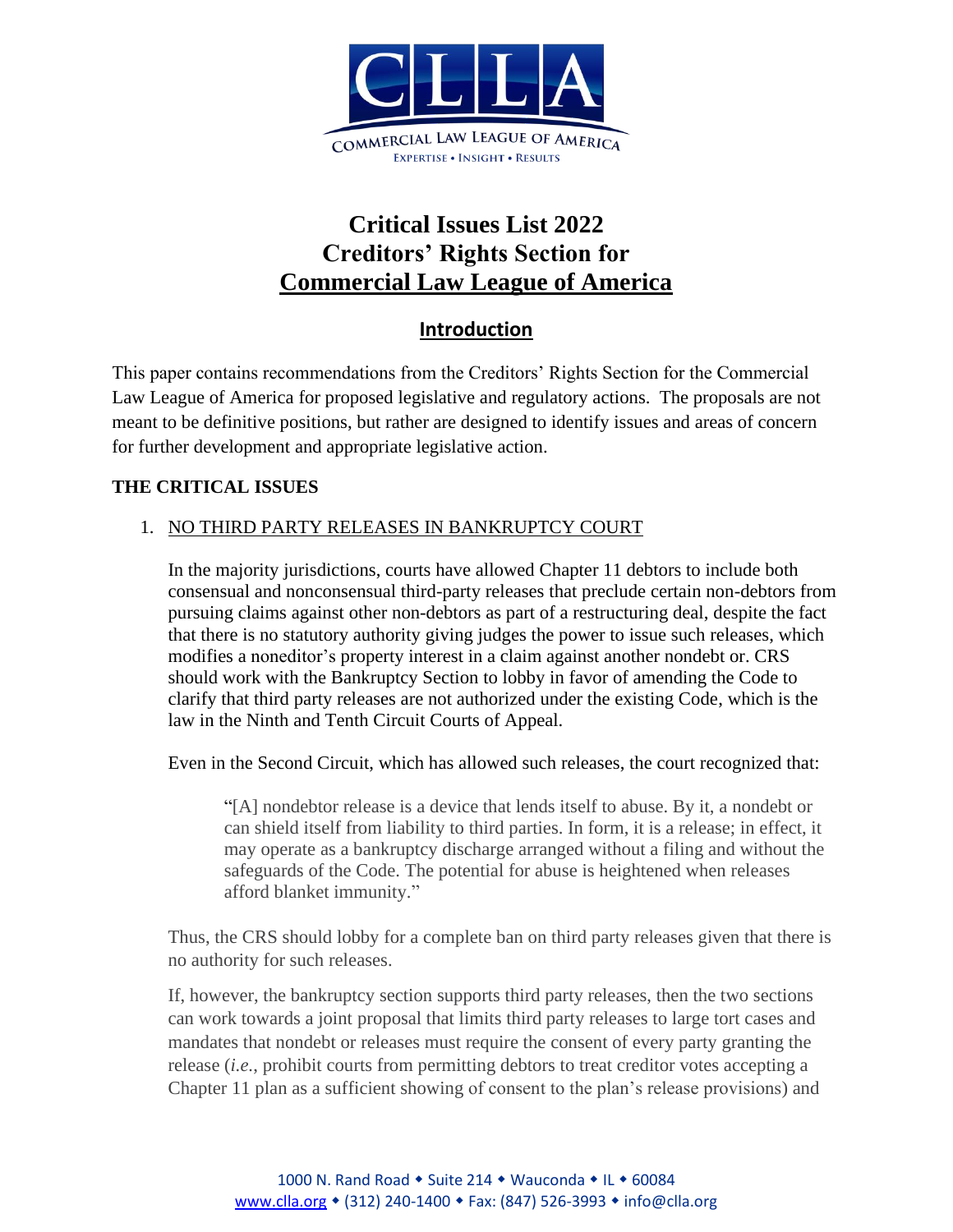

further mandate that claimants affirmatively "opt in" to the releases by returning a form/ballot that evidences their consent. This would effectively put a ban on nonconsensual releases, including exculpation clauses.

Included in this effort, should be lobbying to prohibit plan provisions that condition a claimant's plan treatment on whether it consents to plan releases and foreclose on the practice of conditioning an enhanced recovery on the creditor's affirmative consent to a release.

## 2. UCC ARTICLE 2 CHANGES

The UCC is a law that gets enacted by states to deal with commercial transactions and address contract formation and interpretation, and to set forth remedies for breach. CRS can use the Model UCC definitions so that commercial business transactions are protected from consumer protection type laws.

#### 3. DEFINING HARDSHIP FOR STUDENT DEBTOR UNDER 11 USC 523(A)(8)

This is a follow up to the 2019 effort to define hardship. This can be another joint effort with the Bankruptcy Section

## 4. UNIFORM FOREIGN COUNTRY MONEY JUDGMENTS ACT

The UCC is a law that gets enacted by states to deal with foreign transactions and address judgment enforcement. CRS can use the Model UCC to lobby in favor of protecting business transactions from consumer protection type laws. It also can be used to lobby in favor of the two convention provisions below.

#### 5. HAGUE CHOICE OF COURT AGREEMENTS CONVENTION

The Hague choice of court convention is an international treaty concluded within the Hague Conference on Private International Law. It ensures the effectiveness of choice of court agreements (forum selection clauses) made between parties to international commercial contracts. The European Union, Denmark, Mexico and Singapore are parties; and, China, the United States and Ukraine have signed it though not yet ratified it. The Hague Convention on Choice of Court Agreements aims to create a system of recognition of court decisions with the same level of predictability and enforceability as arbitral awards under the New York Convention.

"Where parties have agreed to resolve their commercial disputes in a specific national court, the Convention provides that such agreement will be enforced in every signatory state, other signatory states must abstain from asserting jurisdiction over the matter, and a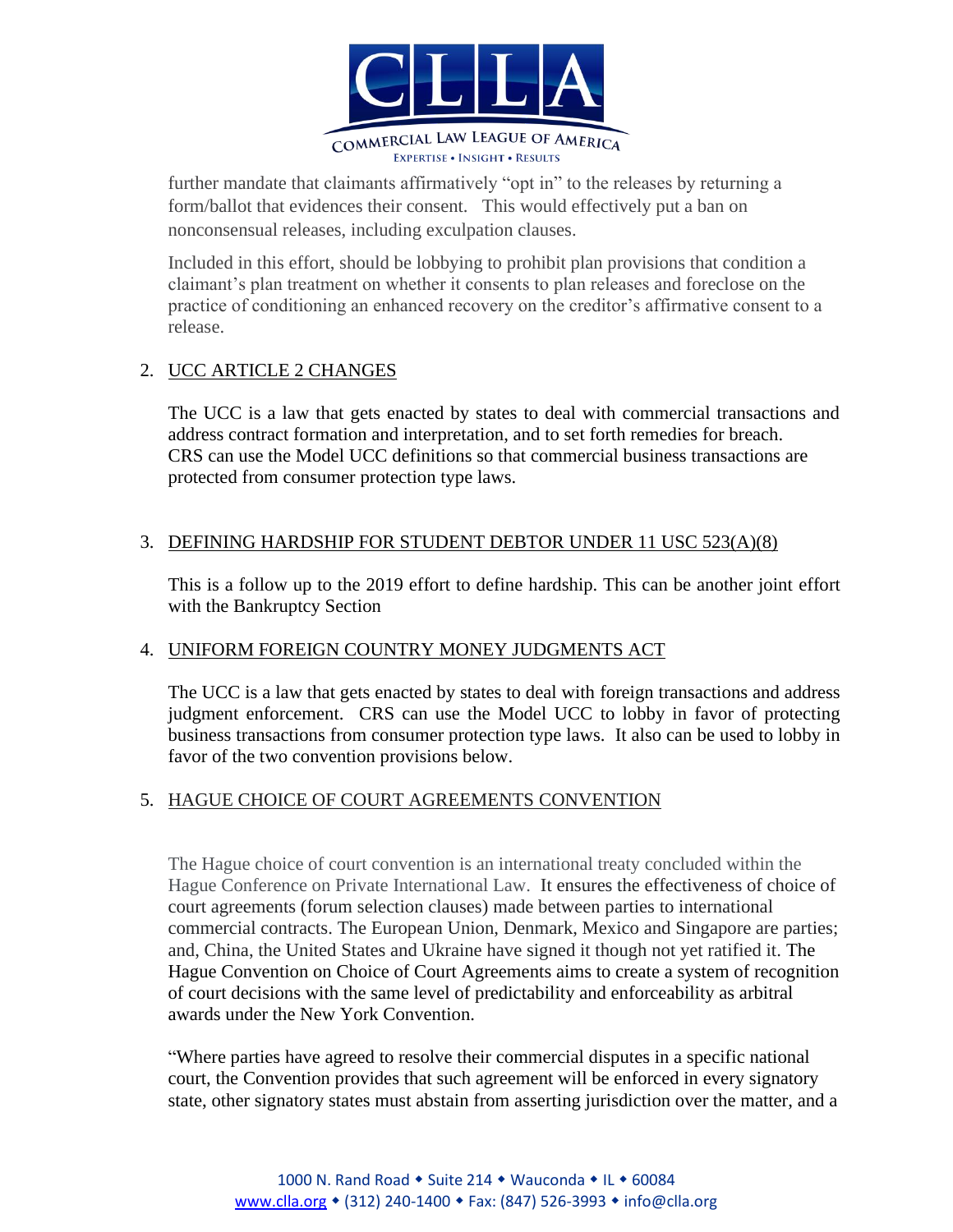

judgment subsequently rendered by the chosen court will be recognized in other signatory states. . . . This would be an important first step in placing judgments on an equal footing with arbitral awards when it comes to worldwide enforcement."

Most importantly, it would provide an alternative to international arbitration mandates in commercial agreements since most "[c]contracting parties regularly choose New York, London, or Singapore as the forum for dispute resolution, and having judgments from those places reliably enforced throughout the United States and Europe would be a significant and welcomed development. The Convention is also under consideration in Argentina, Australia, Canada, New Zealand, Paraguay, the Russian Federation, and Turkey. This could be the start of a truly global regime. While it might indeed be too soon to predict the demise of arbitration as the preferred means of international dispute resolution, the Convention is certainly a first step toward parity between these often competing modes of dispute resolution."

## 6. INTER-AMERICAN CONVENTION ON JURISDICTION IN THE INTERNATIONAL SPHERE FOR THE EXTRATERRITORIAL VALIDITY OF FOREIGN JUDGMENTS

Currently, there is no federal law that governs the recognition of foreign judgments. The procedure for the recognition and enforcement of foreign judgments is on a state-bystate basis and depends (which varies depending on whether and what Uniform Code was enacted). The substantive law in the federal courts is derived from the U.S. Supreme Court decision in *Hilton v. Guyot* (1895).

The Judgments Convention seeks to facilitate international trade by easing the recognition and enforcement of foreign civil judgments across national borders. It does so by providing a set of rules under which civil and commercial judgments can be recognized and applies to all civil and commercial judgments, but excludes certain judgment such as family matters, defamation and privacy, intellectual property, and transboundary marine pollution.

The benefits to U.S. litigants will be significant as U.S. judgment creditors will be able to recognize and enforce their judgments in other countries under a simplified and streamlined procedure. In fact, "the Convention could be "*a gamechanger for cross-border dispute settlement*, much like the New York Convention has been for the widespread adoption of arbitral awards" as a judgment is only as valuable as the judgment creditor's ability to have it recognized and enforced abroad in the event the judgment debtor or its assets are abroad.

This also would open the door to allowing international transactions to avoid the cost of international arbitration since this would place judgment on the same level as international arbitration awards.